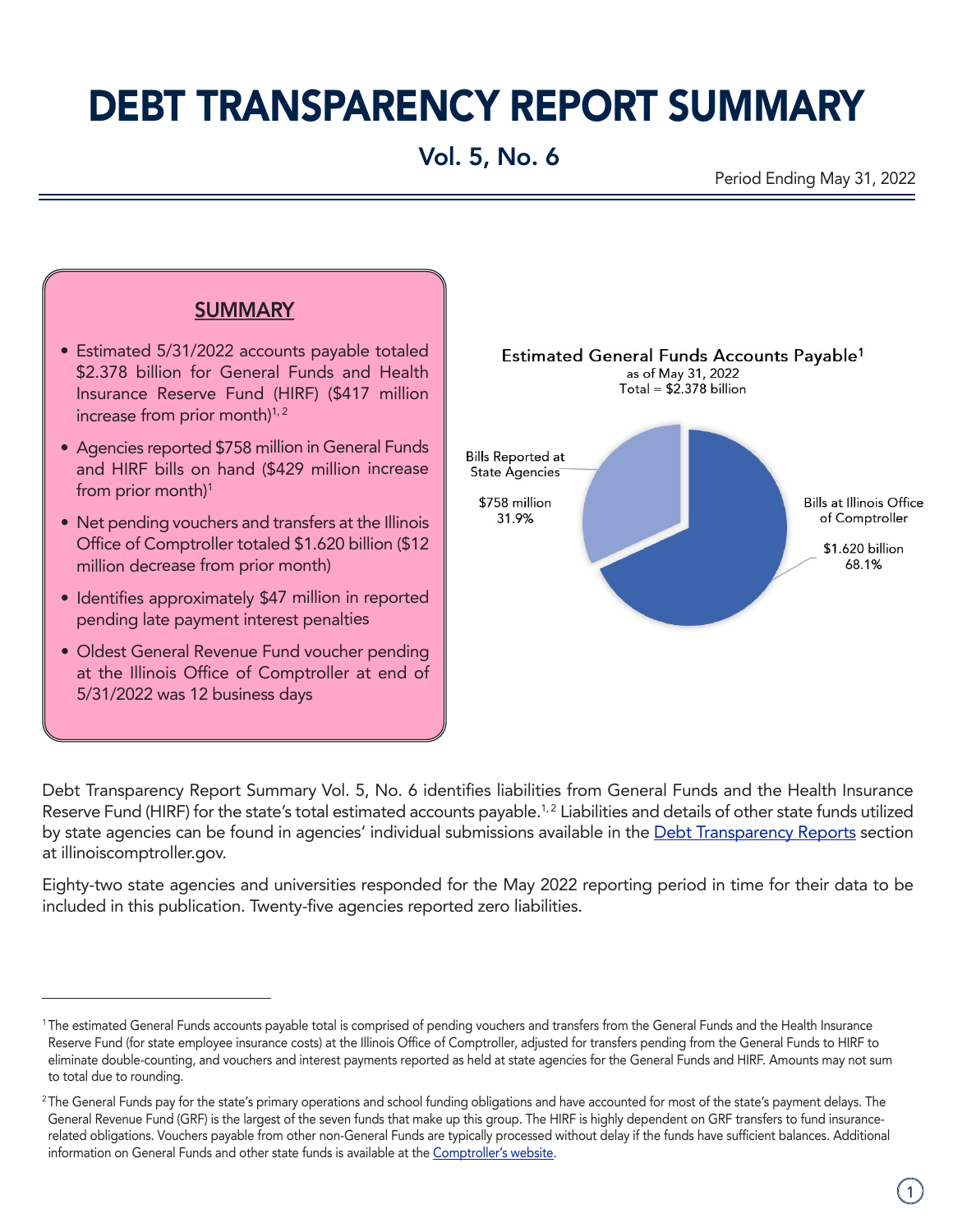### AGENCY DTA SUBMISSIONS

#### Bills Held at State Agencies: \$758 Million

Agencies reported \$750 million in General Funds liabilities and late payment interest penalties as of May 31, 2022. This amount reflects liabilities not yet sent to the Illinois Office of Comptroller but eligible to be sent because the agencies approved invoices or pending interest payments.

The five state agencies with the largest liabilities reported \$736 million in General Funds liabilities and HIRF liabilities, making up 97.0% of the total reported amount of bills pending at agencies.

The Department of Central Management Services (CMS) reported \$8 million in HIRF liabilities for bills related to the state's Group Insurance Program and \$0 in obligations pending at the agency for late payment interest penalties from principal payments on HIRF bills that have already been made. This amount represents a \$2 million increase compared to combined HIRF liabilities and HIRF late payment interest penalties from April 2022.



Reporting agencies' total liabilities, based on their General Funds and HIRF liabilities, including late payment interest penalties owed on bills released for payment by the Illinois Office of Comptroller, were \$758 million for the May 2022 period, representing a \$429 million increase compared to agencies' April 2022 liabilities.<sup>3,4</sup> This \$758 million in agencyreported total liabilities has been incorporated into the estimated accounts payable reported daily on the IOC website and will remain as static input to this calculation until the next DTA monthly report.

After combining this \$758 million with the \$1.620 billion in General Funds and HIRF payables at the Illinois Office of Comptroller, the total estimated General Funds and HIRF accounts payable for May 31, 2022 was \$2.378 billion, an increase of \$417 million from the end of April 2022.

<sup>&</sup>lt;sup>3</sup> Compared to April 2022, liabilities and late payment interest penalties increased by \$350 million at the Department of Healthcare and Family Services, by \$45 million at the State Board of Education, by \$26 million at the Department of Human Services, by \$7 million at the Department of Central Management Services, and by \$3 million at the Department of Corrections.

<sup>4</sup> At the end of the day May 31, 2022, the cash balance in the HIRF was \$176 million.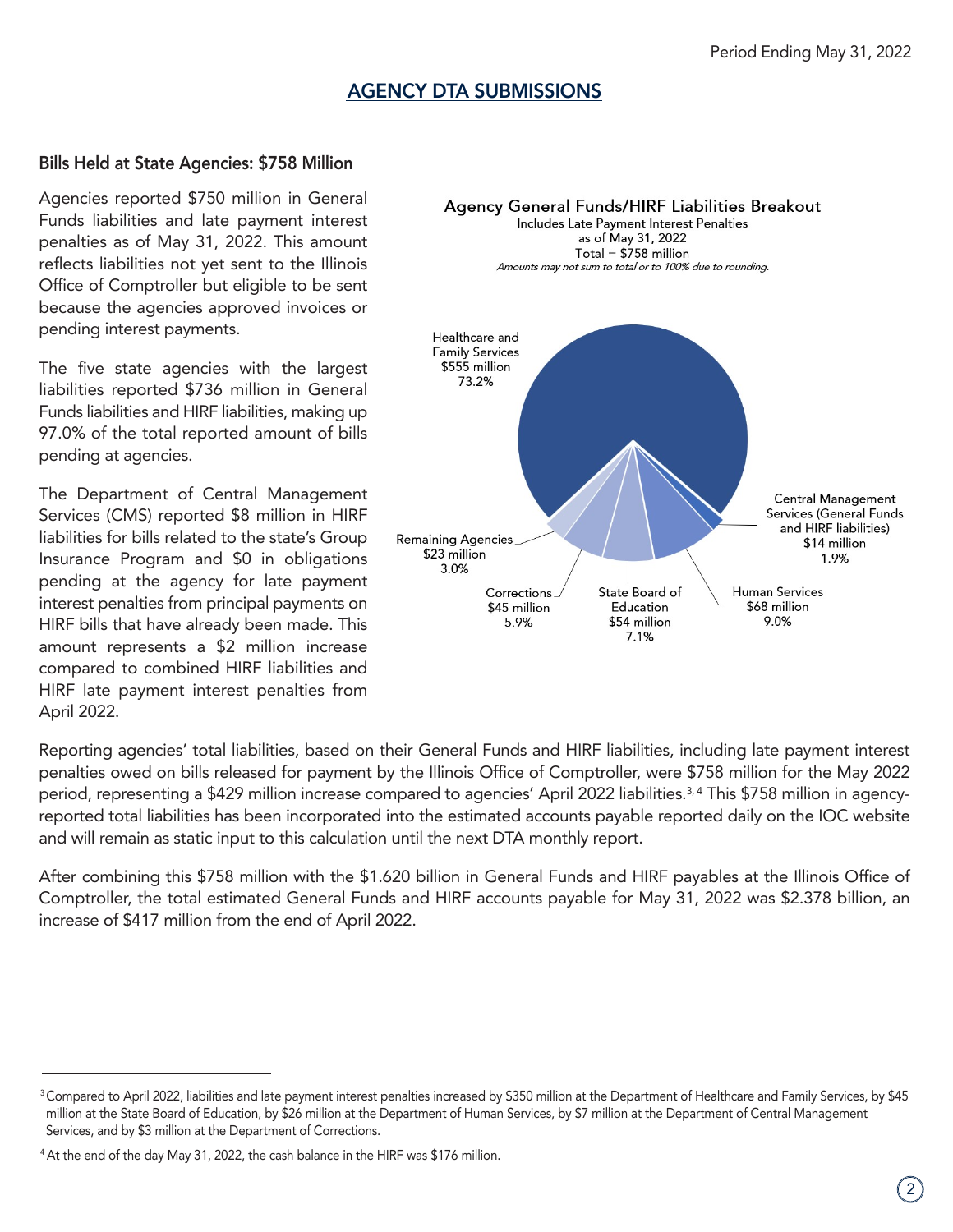#### Interest Penalties: \$47 Million

For the May 2022 reporting period, state agencies reported nearly \$7 million in late payment interest penalties for all funds and types, including amounts owed after the vendor received the original payment and estimated amounts based on what may have accumulated on vouchers still held by the agencies as of May 31. More than \$1 million in late payment interest penalties from the General Funds and HIRF was factored into the reported agency liabilities of \$758 million because the payments could be released by the respective agencies.

Agencies reporting the largest late payment interest penalties, including estimated amounts on vouchers held by the agencies, were the departments of Innovation and Technology with more than \$3 million, Corrections with \$1 million, CMS with \$700,000, and Natural Resources with \$690,000. As of May 31, 2022, another \$41 million in late payment interest penalty vouchers from all funds was pending at the IOC. The aggregate of outstanding accrued and pending late payment interest penalties at agencies and the IOC totaled \$47 million for the reporting period, with an additional \$1 million in estimated late payment interest penalties on vouchers still held by agencies.

Additionally, the IOC paid \$5 million in late payment interest penalties in May 2022.<sup>5</sup> Through May, the IOC has paid \$148 million in late payment interest penalties in fiscal year 2022.

#### Estimated Pending Liabilities

Agencies reported \$1.110 billion in liabilities incurred by the state for the General Funds and HIRF but not yet invoiced. These are estimates, not actual bills, so they are not reported in the Illinois Office of Comptroller's amount of bills pending or the agencies' estimated liabilities.

#### UNIVERSITY REPORTING

State universities reported that through May 2022, vouchers reflecting \$1.176 billion, or 97.0%, of the more than \$1.213 billion in fiscal year 2022 General Funds university appropriations (including supplemental appropriations) had been sent to the Illinois Office of Comptroller.

Northeastern Illinois University reported more than \$1 million in insufficient appropriations for the remainder of fiscal year 2022 and Western Illinois University reported almost \$2 million in insufficient appropriations. More information may be found in each university's DTA submission.

At the end of May, more than \$1 million in General Funds payments for universities was pending at the Illinois Office of Comptroller. No amounts for universities were included in state agency liability estimates.

<sup>&</sup>lt;sup>5</sup> Includes prompt pay interest penalties and timely pay interest penalties, including prompt pay interest penalties incurred paid out of a future year appropriation.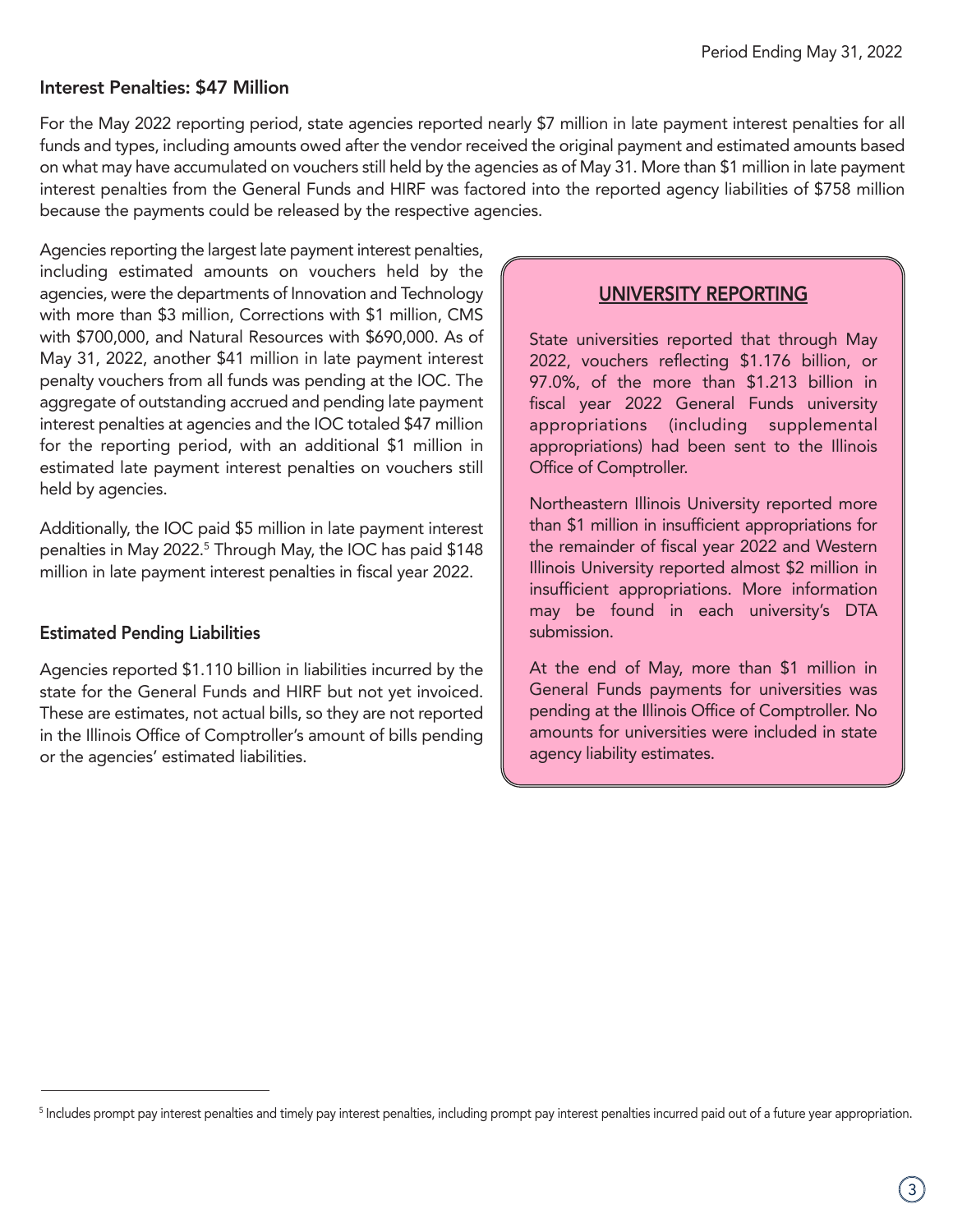## VOUCHERS AND TRANSFERS PENDING AT THE ILLINOIS OFFICE OF COMPTROLLER

#### Pending at IOC: \$1.620 Billion

The amount of vouchers and transfers pending at the IOC changes every day as payments are made from the state's General Funds. The estimated vouchers and transfers pending at the IOC totaled \$1.620 billion on May 31, 2022, reflecting a net decrease of \$12 million compared to April 2022.

The largest decrease within the IOC payables was the amount of HIRF vouchers pending, which dropped from \$180 million at the end of April to \$7 million at the end of May. Transfers to other state funds decreased by \$70 million compared to April 2022.



The IOC reported \$113 million in outstanding Community College Health Insurance Security Fund vouchers and transfers pending at the end of May. The fiscal year 2023 budget includes a \$25 million GRF appropriation for the Community College Insurance Program. However, additional resources are needed from community colleges and employee contributions to make up the shortfall.<sup>6</sup> Additionally, \$209 million in technology-related vouchers and transfers from the Department of Innovation and Technology was pending at the IOC and will continue until additional fund receipts from other user state agencies are made.

Detailed breakouts are shown in the *Composition of Bills at the Illinois Office of Comptroller chart*.

<sup>6</sup>According to the Governor's proposed Operating Budget for fiscal year 2023, current contributions fund just 62% of the program's liability, and without statutory changes, the backlog of bills for the Community College Health Insurance Program will continue to grow.